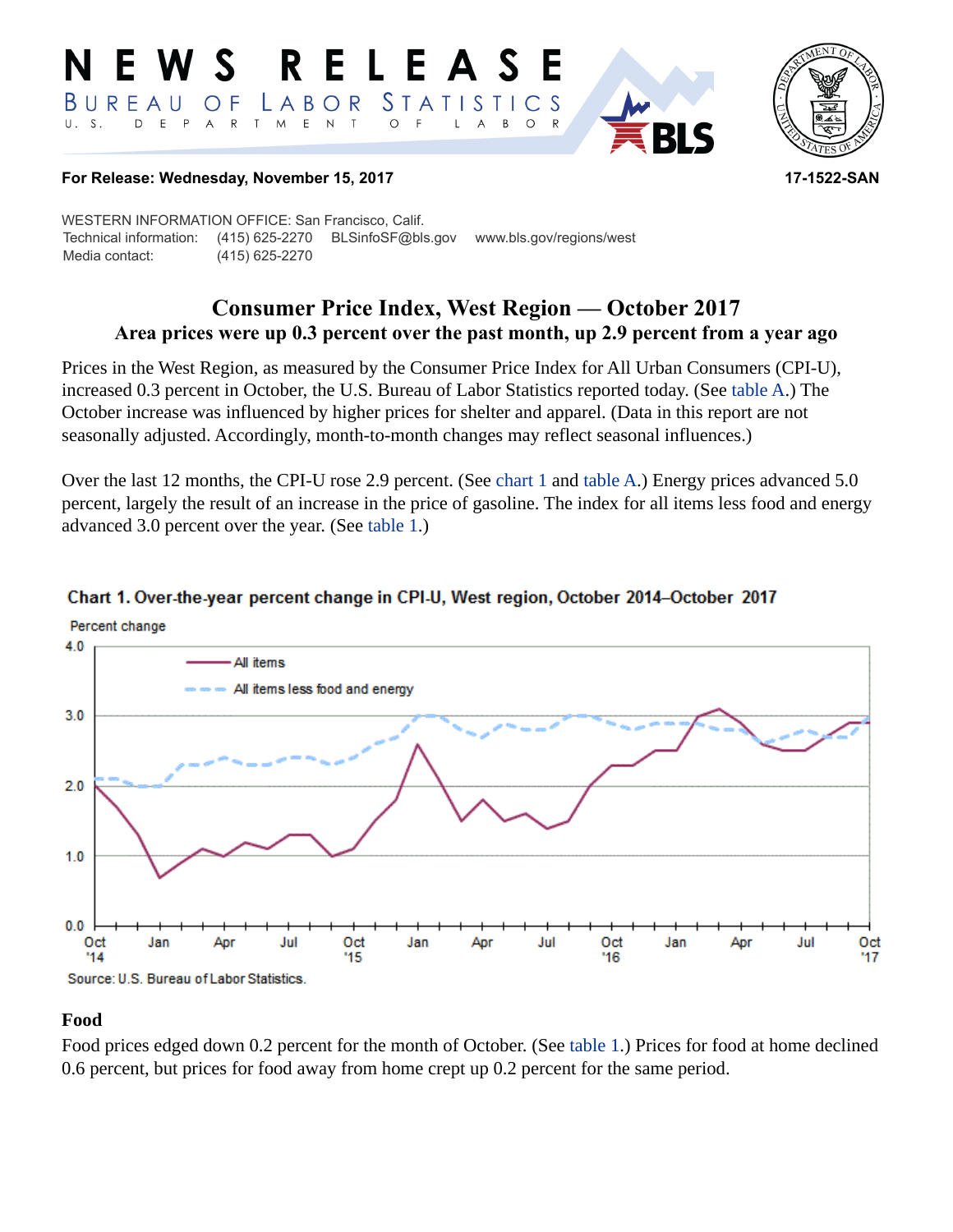Over the year, food prices rose 1.5 percent. Prices for food away from home increased 3.5 percent since a year ago, while prices for food at home were unchanged.

## **Energy**

The energy index decreased 1.4 percent over the month. The decrease was mainly due to lower prices for gasoline (-3.1 percent). Prices for electricity and natural gas service both increased 0.6 percent for the same period.

Energy prices advanced 5.0 percent over the year, largely due to higher prices for gasoline (9.2 percent). Prices paid for electricity rose 1.9 percent, but prices for natural gas service decreased 4.1 percent during the past year.

#### **All items less food and energy**

The index for all items less food and energy rose 0.5 percent in October. Higher prices for apparel (1.7 percent) and shelter (0.7 percent) were partially offset by lower prices for used cars and trucks (-0.9 percent).

Over the year, the index for all items less food and energy advanced 3.0 percent. Components contributing to the increase included shelter (4.9 percent), other goods and services (4.6 percent), and medical care (2.1 percent). Partly offsetting the increases were price declines in used cars and trucks (-2.1 percent), household furnishings and operations (-0.7 percent), and education and communication (-0.4 percent).

| . <u>.</u> .<br>Month | 2012    |        | 2013    |        | –<br>2014 |        | 2015    |        | 2016    |        | 2017    |        |
|-----------------------|---------|--------|---------|--------|-----------|--------|---------|--------|---------|--------|---------|--------|
|                       | Monthly | Annual | Monthly | Annual | Monthly   | Annual | Monthly | Annual | Monthly | Annual | Monthly | Annual |
|                       | 0.4     | 2.6    | 0.3     | 1.7    | 0.3       | 1.7    | $-0.3$  | 0.7    | 0.5     | 2.6    | 0.5     | 2.5    |
|                       | 0.4     | 2.5    | 0.8     | 2.0    | 0.4       | 1.3    | 0.6     | 0.9    | 0.1     | 2.1    | 0.6     | 3.0    |
|                       | 0.9     | 2.4    | 0.4     | 1.5    | 0.6       | 1.5    | 0.8     | 1.1    | 0.2     | 1.5    | 0.3     | 3.1    |
|                       | 0.2     | 2.1    | 0.0     | 1.3    | 0.3       | 1.8    | 0.3     | 1.0    | 0.5     | 1.8    | 0.3     | 2.9    |
|                       | 0.2     | 2.0    | 0.2     | 1.3    | 0.6       | 2.3    | 0.8     | 1.2    | 0.5     | 1.5    | 0.2     | 2.6    |
|                       | $-0.2$  | 2.0    | 0.1     | 1.5    | 0.1       | 2.3    | 0.0     | 1.1    | 0.2     | 1.6    | 0.0     | 2.5    |
|                       | $-0.3$  | 1.8    | 0.0     | 1.9    | 0.1       | 2.3    | 0.3     | 1.3    | 0.1     | 1.4    | 0.1     | 2.5    |
|                       | 0.5     | 2.1    | 0.1     | 1.5    | $-0.1$    | 2.1    | $-0.1$  | 1.3    | 0.0     | 1.5    | 0.2     | 2.7    |
|                       | 0.5     | 2.2    | 0.2     | 1.3    | 0.1       | 2.0    | $-0.2$  | 1.0    | 0.3     | 2.0    | 0.5     | 2.9    |
|                       | 0.4     | 2.5    | $-0.1$  | 0.9    | $-0.1$    | 2.0    | 0.0     | 1.1    | 0.3     | 2.3    | 0.3     | 2.9    |
|                       | $-0.7$  | 1.9    | $-0.4$  | 1.3    | $-0.6$    | 1.7    | $-0.2$  | 1.5    | $-0.2$  | 2.3    |         |        |
|                       | $-0.5$  | 1.7    | 0.0     | 1.8    | $-0.5$    | 1.3    | $-0.1$  | 1.8    | 0.0     | 2.5    |         |        |

**Table A. West Region CPI-U monthly and annual percent changes (not seasonally adjusted)** 

## **The November 2017 Consumer Price Index for the West Region is scheduled to be released on December 13, 2017.**

## **Technical Note**

The Consumer Price Index (CPI) is a measure of the average change in prices over time in a fixed market basket of goods and services. The Bureau of Labor Statistics publishes CPIs for two population groups: (1) a CPI for All Urban Consumers (CPI-U) which covers approximately 89 percent of the total population and (2) a CPI for Urban Wage Earners and Clerical Workers (CPI-W) which covers 28 percent of the total population. The CPI-U includes, in addition to wage earners and clerical workers, groups such as professional, managerial, and technical workers, the self-employed, short-term workers, the unemployed, and retirees and others not in the labor force.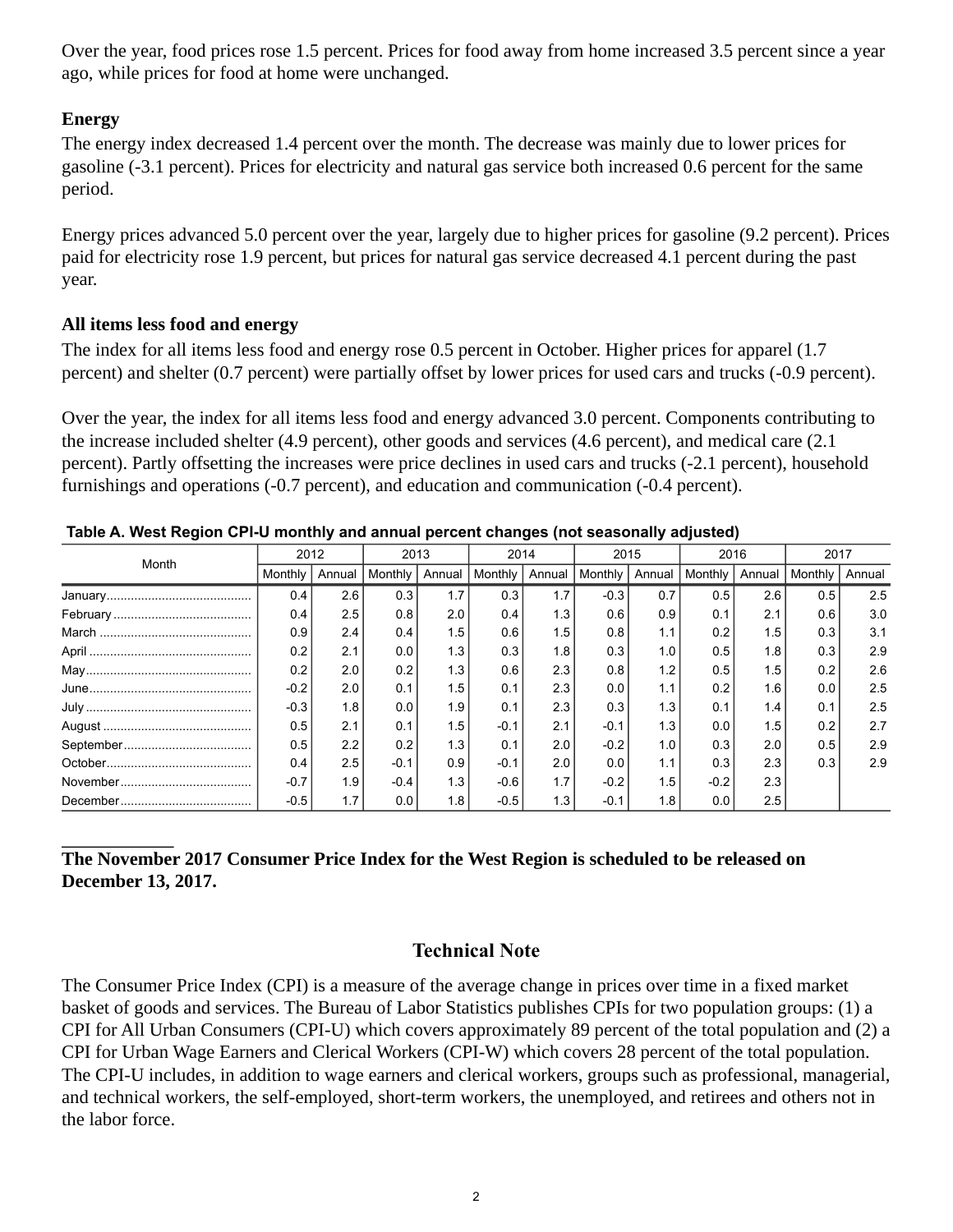The CPI is based on prices of food, clothing, shelter, and fuels, transportation fares, charges for doctors' and dentists' services, drugs, and the other goods and services that people buy for day-to-day living. Each month, prices are collected in 87 urban areas across the country from about 6,000 housing units and approximately 24,000 retail establishments--department stores, supermarkets, hospitals, filling stations, and other types of stores and service establishments. All taxes directly associated with the purchase and use of items are included in the index.

The index measures price changes from a designated reference date (1982-84) that equals 100.0. An increase of 16.5 percent, for example, is shown as 116.5. This change can also be expressed in dollars as follows: the price of a base period "market basket" of goods and services in the CPI has risen from \$10 in 1982-84 to \$11.65. For further details see the CPI home page on the Internet at [www.bls.gov/cpi](https://www.bls.gov/cpi) and the BLS Handbook of Methods, Chapter 17, The Consumer Price Index, available on the Internet at [www.bls.gov/opub/hom/](https://www.bls.gov/opub/hom/homch17_a.htm) [homch17\\_a.htm](https://www.bls.gov/opub/hom/homch17_a.htm).

In calculating the index, price changes for the various items in each location are averaged together with weights that represent their importance in the spending of the appropriate population group. Local data are then combined to obtain a U.S. city average. Because the sample size of a local area is smaller, the local area index is subject to substantially more sampling and other measurement error than the national index. In addition, local indexes are not adjusted for seasonal influences. As a result, local area indexes show greater volatility than the national index, although their long-term trends are quite similar. **NOTE: Area indexes do not measure differences in the level of prices between cities; they only measure the average change in prices for each area since the base period.**

The West Region covered in this release is comprised of the following thirteen states: Alaska, Arizona, California, Colorado, Hawaii, Idaho, Montana, Nevada, New Mexico, Oregon, Utah, Washington, and Wyoming.

Information in this release will be made available to sensory impaired individuals upon request. Voice phone: (202) 691-5200; Federal Relay Service: (800) 877-8339.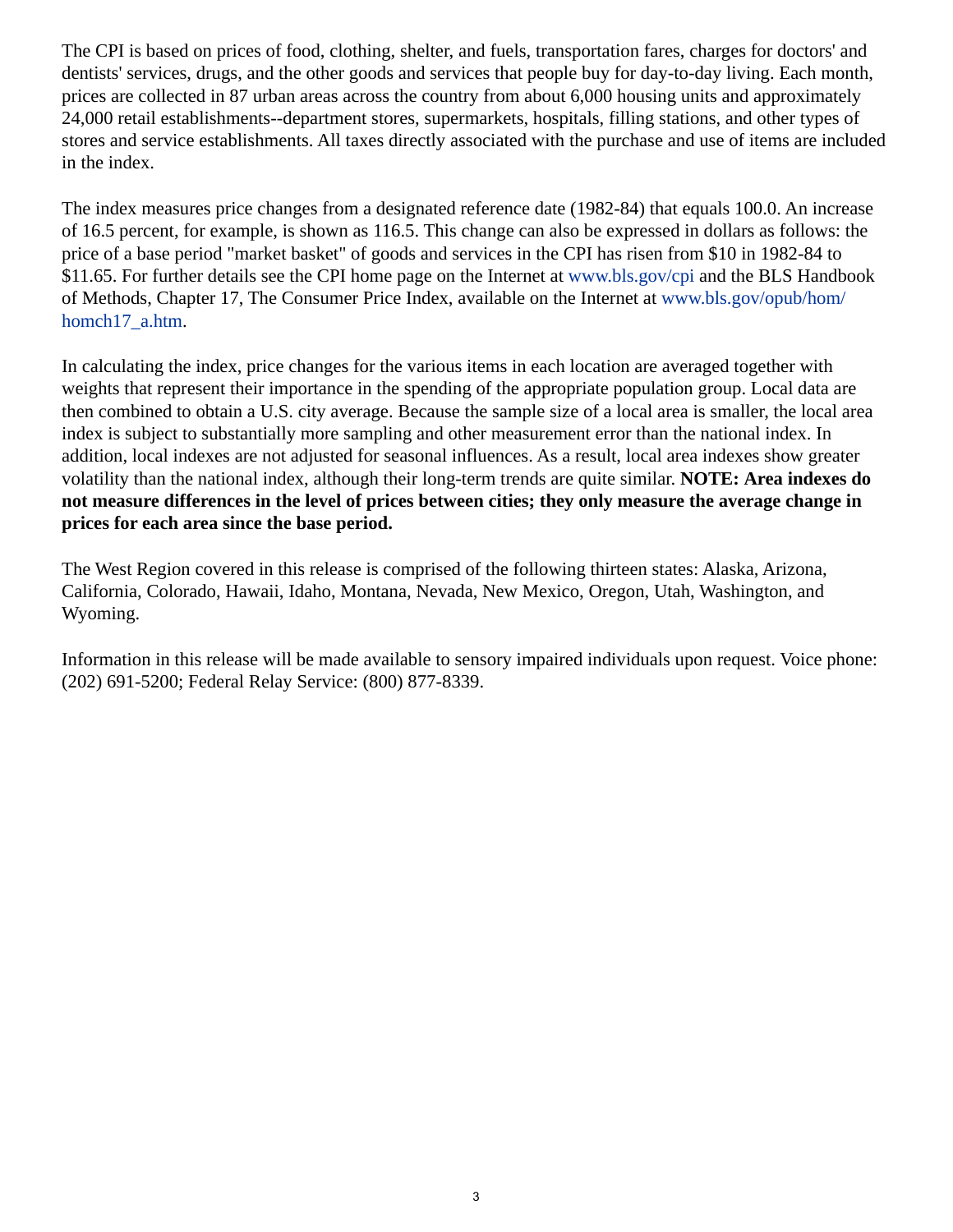#### <span id="page-3-0"></span>**Table 1. Consumer Price Index for All Urban Consumers (CPI-U): Indexes and percent changes for selected periods West (1982-84=100 unless otherwise noted)**

| Item and Group                              |                    | Indexes            |                    | Percent change from- |              |               |  |
|---------------------------------------------|--------------------|--------------------|--------------------|----------------------|--------------|---------------|--|
|                                             | Aug.<br>2017       | Sep.<br>2017       | Oct.<br>2017       | Oct.<br>2016         | Aug.<br>2017 | Sep.<br>2017  |  |
| <b>Expenditure category</b>                 |                    |                    |                    |                      |              |               |  |
|                                             | 255.282            | 256.504            | 257.223            | 2.9                  | 0.8          | 0.3           |  |
| All items (December 1977=100)               | 412.649            | 414.625            | 415.786            |                      |              |               |  |
|                                             | 255.140            | 256.241            | 255.751            | 1.5                  | 0.2          | $-0.2$        |  |
|                                             | 255.086            | 256.226            | 255.590            | 1.5                  | 0.2          | $-0.2$        |  |
|                                             | 245.591            | 246.581            | 245.094            | 0.0                  | $-0.2$       | $-0.6$        |  |
|                                             | 267.324            | 268.673            | 269.251            | 3.5                  | 0.7          | 0.2           |  |
|                                             | 252.515            | 253.075            | 254.567            | 1.7                  | 0.8          | 0.6           |  |
|                                             | 278.205            | 278.592            | 280.172            | 4.0                  | 0.7          | 0.6           |  |
|                                             | 318.929            | 319.659            | 321.741            | 4.9                  | 0.9          | 0.7           |  |
| Rent of primary residence(1)                | 335.741            | 336.493            | 338.364            | 4.8                  | 0.8          | 0.6           |  |
| Owners' equiv. rent of residences(1)(2)     | 334.579            | 335.814            | 337.539            | 5.0                  | 0.9          | 0.5           |  |
| Owners' equiv. rent of primary residence(1) | 334.590            | 335.821            | 337.547            | 5.0                  | 0.9          | 0.5           |  |
|                                             | 296.842            | 296.756            | 297.769            | 1.7                  | 0.3          | 0.3           |  |
|                                             | 256.389            | 255.958            | 257.284            | 0.7                  | 0.3          | 0.5           |  |
|                                             | 258.781            | 258.133            | 259.651            | 0.5                  | 0.3          | 0.6           |  |
|                                             | 287.100            | 287.179            | 288.877            | 1.9                  | 0.6          | 0.6           |  |
| Utility (piped) gas service(1)              | 207.598            | 205.169            | 206.353            | -4.1                 | $-0.6$       | 0.6           |  |
| Household furnishings and operations        | 128.280            | 127.647            | 127.713            | $-0.7$               | -0.4         | 0.1           |  |
|                                             | 117.120            | 120.642            | 122.676            | 0.1                  | 4.7          | 1.7           |  |
|                                             | 203.809            | 206.646            | 205.592            | 3.8                  | 0.9          | $-0.5$        |  |
|                                             | 198.976            | 201.848            | 200.274            | 4.0                  | 0.7          | $-0.8$        |  |
| New and used motor vehicles(3)              | 100.064            | 99.340             | 99.057             | $-0.5$               | $-1.0$       | $-0.3$        |  |
|                                             | 145.768            | 146.069            | 145.898            | $-1.2$               | 0.1          | $-0.1$        |  |
|                                             | 101.245            | 101.454            | 101.330            | $-1.2$               | 0.1          | $-0.1$<br>0.0 |  |
|                                             | 142.346            | 142.413            | 142.454            | $-1.7$               | 0.1          | $-0.9$        |  |
|                                             | 134.351<br>222.750 | 132.279<br>236.781 | 131.139<br>229.619 | -2.1<br>9.3          | -2.4<br>3.1  | $-3.0$        |  |
|                                             | 221.923            | 235.889            | 228.558            | 9.2                  | 3.0          | $-3.1$        |  |
| Gasoline, unleaded regular(4)               | 219.170            | 233.275            | 225.865            | 9.3                  | 3.1          | $-3.2$        |  |
| Gasoline, unleaded midgrade(4)(5)           | 212.069            | 224.087            | 218.107            | 9.1                  | 2.8          | $-2.7$        |  |
| Gasoline, unleaded premium(4)               | 218.984            | 231.464            | 225.170            | 8.8                  | 2.8          | $-2.7$        |  |
|                                             | 480.581            | 482.243            | 483.541            | 2.1                  | 0.6          | 0.3           |  |
|                                             | 374.209            | 374.072            | 373.801            | 4.5                  | -0.1         | -0.1          |  |
|                                             | 513.883            | 516.198            | 518.068            | 1.4                  | 0.8          | 0.4           |  |
|                                             | 352.155            | 352.941            | 353.532            | 0.5                  | 0.4          | 0.2           |  |
|                                             | 112.431            | 112.813            | 113.238            | 1.0                  | 0.7          | 0.4           |  |
| Education and communication(3)              | 135.778            | 136.162            | 136.464            | $-0.4$               | 0.5          | 0.2           |  |
|                                             | 425.773            | 425.862            | 428.217            | 4.6                  | 0.6          | 0.6           |  |
| <b>Commodity and Service Group</b>          |                    |                    |                    |                      |              |               |  |
|                                             | 255.282            | 256.504            | 257.223            | 2.9                  | 0.8          | 0.3           |  |
|                                             | 180.155            | 181.816            | 181.256            | 1.4                  | 0.6          | $-0.3$        |  |
| Commodities less food & beverages           | 142.993            | 144.800            | 144.238            | 1.4                  | 0.9          | $-0.4$        |  |
| Nondurables less food & beverages           | 183.208            | 187.844            | 187.122            | 3.6                  | 2.1          | $-0.4$        |  |
| Nondurables less food, beverages, and       | 229.664            | 235.120            | 232.626            | 4.8                  | 1.3          | $-1.1$        |  |
|                                             | 106.324            | 105.788            | 105.371            | $-1.7$               | -0.9         | $-0.4$        |  |
|                                             | 324.861            | 325.645            | 327.590            | 3.7                  | 0.8          | 0.6           |  |
|                                             | 339.535            | 340.318            | 342.547            | 4.9                  | 0.9          | 0.7           |  |
| Transportation services                     | 300.766            | 301.491            | 304.522            | 5.6                  | 1.2          | 1.0           |  |